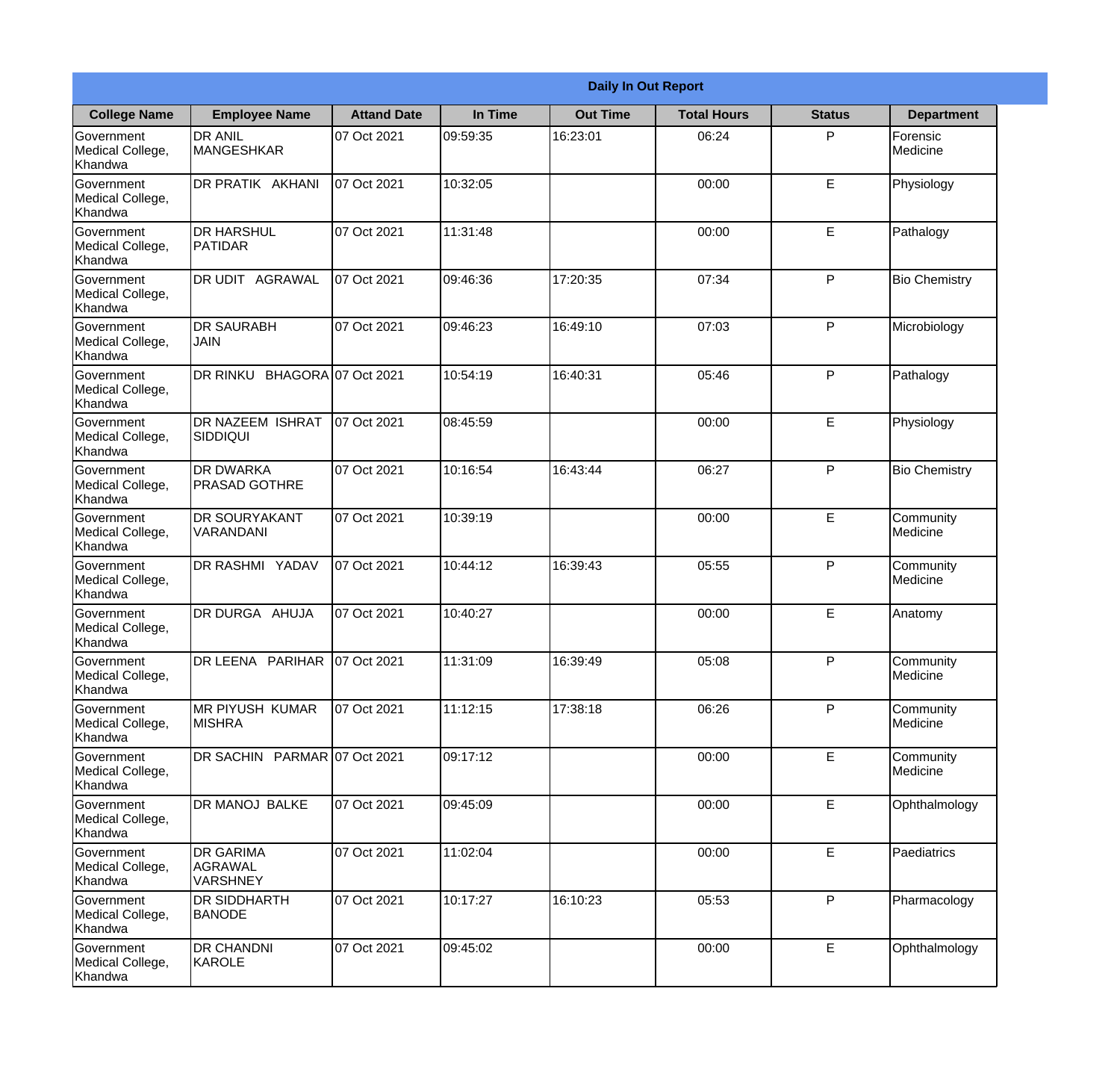| <b>Designation</b>                  | <b>Category</b> |
|-------------------------------------|-----------------|
| Assistant Professor   Para Clinical |                 |
| Assistant Professor   Non Clinical  |                 |
| Assistant Professor   Para Clinical |                 |
| Associate Professor Non Clinical    |                 |
| Associate Professor Para Clinical   |                 |
| Assistant Professor   Para Clinical |                 |
| Professor                           | Non Clinical    |
| Demonstrator/Tutor   Non Clinical   |                 |
| Demonstrator/Tutor   Para Clinical  |                 |
| <b>Assistant Professor</b>          | Para Clinical   |
| Demonstrator/Tutor   Non Clinical   |                 |
| Assistant Professor   Para Clinical |                 |
| Statistician                        | Para Clinical   |
| Assistant Professor   Para Clinical |                 |
| Assistant Professor   Clinical      |                 |
| Associate Professor Clinical        |                 |
| Associate Professor Para Clinical   |                 |
| Assistant Professor   Clinical      |                 |

## **Daily In Out Report**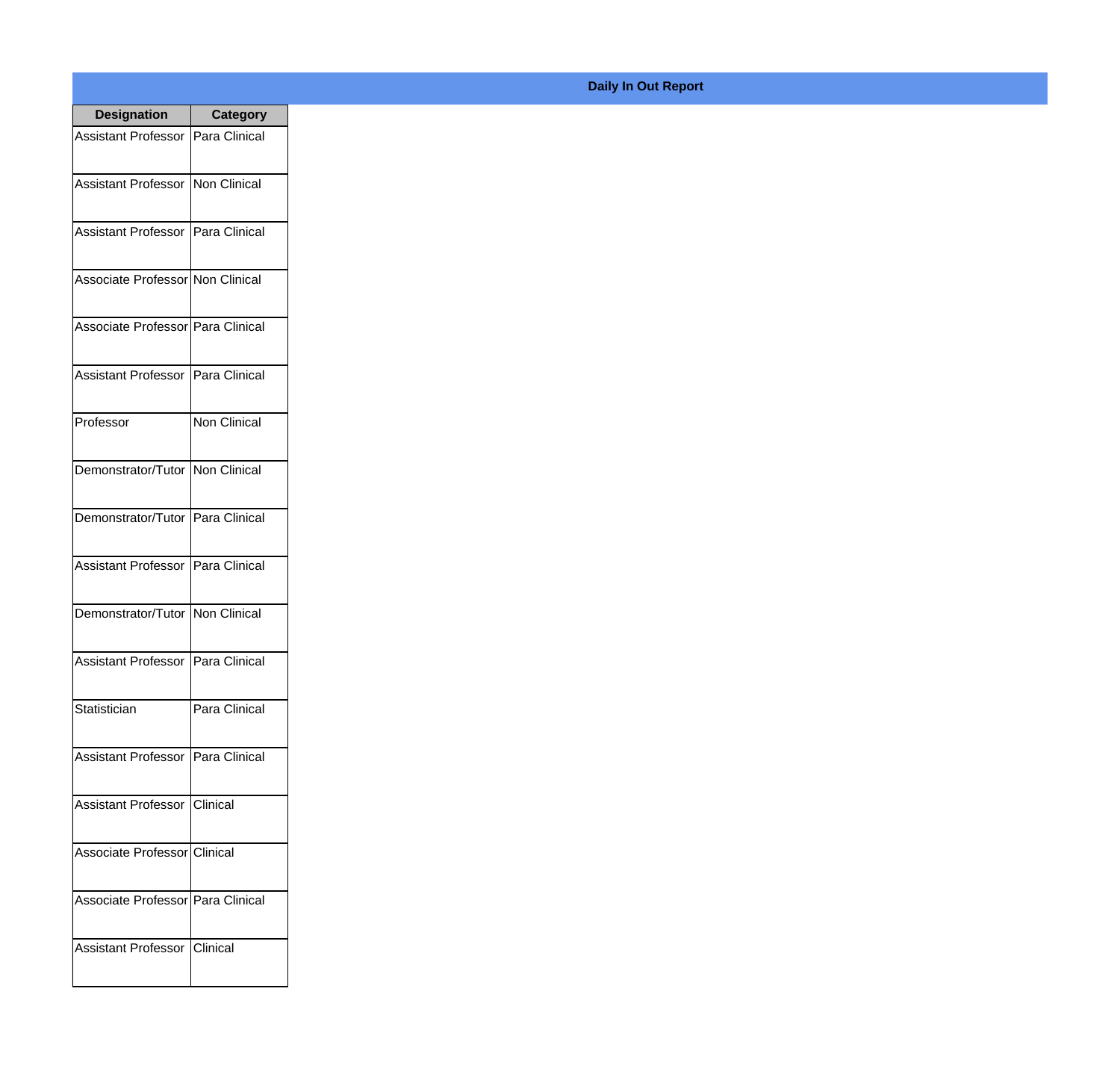|                                                  |                                                       |             |          |          | <b>Daily In Out Report</b> |   |                             |
|--------------------------------------------------|-------------------------------------------------------|-------------|----------|----------|----------------------------|---|-----------------------------|
| Government<br>Medical College,<br>Khandwa        | <b>DR PRIYA KAPOOR</b><br><b>KAPOOR</b>               | 07 Oct 2021 | 10:13:19 |          | 00:00                      | E | Pathalogy                   |
| <b>Government</b><br>Medical College,<br>Khandwa | <b>DR SAPNA</b><br>IMAHESHRAM                         | 07 Oct 2021 | 10:46:08 |          | 00:00                      | E | Community<br>Medicine       |
| <b>Government</b><br>Medical College,<br>Khandwa | <b>DR NISHA</b><br><b>KAITHWAS</b>                    | 07 Oct 2021 | 10:33:07 | 13:23:59 | 02:50                      | P | Psychiatry                  |
| <b>Government</b><br>Medical College,<br>Khandwa | <b>DR NISHA</b><br><b>KAITHWAS</b>                    | 07 Oct 2021 | 14:52:41 |          | 02:50                      | P | Psychiatry                  |
| Government<br>Medical College,<br>Khandwa        | DR SHAIKH M.KHALIQ 07 Oct 2021                        |             | 12:01:09 |          | 00:00                      | E | <b>Bio Chemistry</b>        |
| <b>Government</b><br>Medical College,<br>Khandwa | <b>IDR RANJEET</b><br><b>BADOLE</b>                   | 07 Oct 2021 | 09:18:58 |          | 00:00                      | E | <b>General Medicine</b>     |
| Government<br>Medical College,<br><b>Khandwa</b> | DR ARUN KUMAR<br>PARGI                                | 07 Oct 2021 | 11:03:32 |          | 00:00                      | E | <b>General Surgery</b>      |
| Government<br>Medical College,<br>Khandwa        | <b>DR NITESHKUMAR</b><br><b>KISHORILAL</b><br>RATHORE | 07 Oct 2021 | 10:06:32 | 17:03:11 | 06:57                      | P | Pharmacology                |
| Government<br>Medical College,<br>Khandwa        | <b>DR PRIYESH</b><br><b>MARSKOLE</b>                  | 07 Oct 2021 | 11:36:01 | 16:40:02 | 05:04                      | P | Community<br>Medicine       |
| <b>Government</b><br>Medical College,<br>Khandwa | <b>DR SANGEETA</b><br><b>CHINCHOLE</b>                | 07 Oct 2021 | 10:28:00 |          | 00:00                      | E | Physiology                  |
| <b>Government</b><br>Medical College,<br>Khandwa | <b>DR NISHA MANDLOI</b><br><b>PANWAR</b>              | 07 Oct 2021 | 09:34:12 |          | 00:00                      | E | Obstetrics &<br>Gynaecology |
| Government<br>Medical College,<br>Khandwa        | <b>DR NANDINI DIXIT</b>                               | 07 Oct 2021 | 10:52:55 |          | 00:00                      | E | Paediatrics                 |
| Government<br>Medical College,<br>Khandwa        | <b>DR SATISH</b><br><b>CHANDEL</b>                    | 07 Oct 2021 | 11:23:39 |          | 00:00                      | E | Pharmacology                |
| Government<br>Medical College,<br>Khandwa        | <b>DR MUKTESHWARI</b><br><b>GUPTA</b>                 | 07 Oct 2021 | 11:25:49 | 16:43:29 | 05:18                      | P | Pharmacology                |